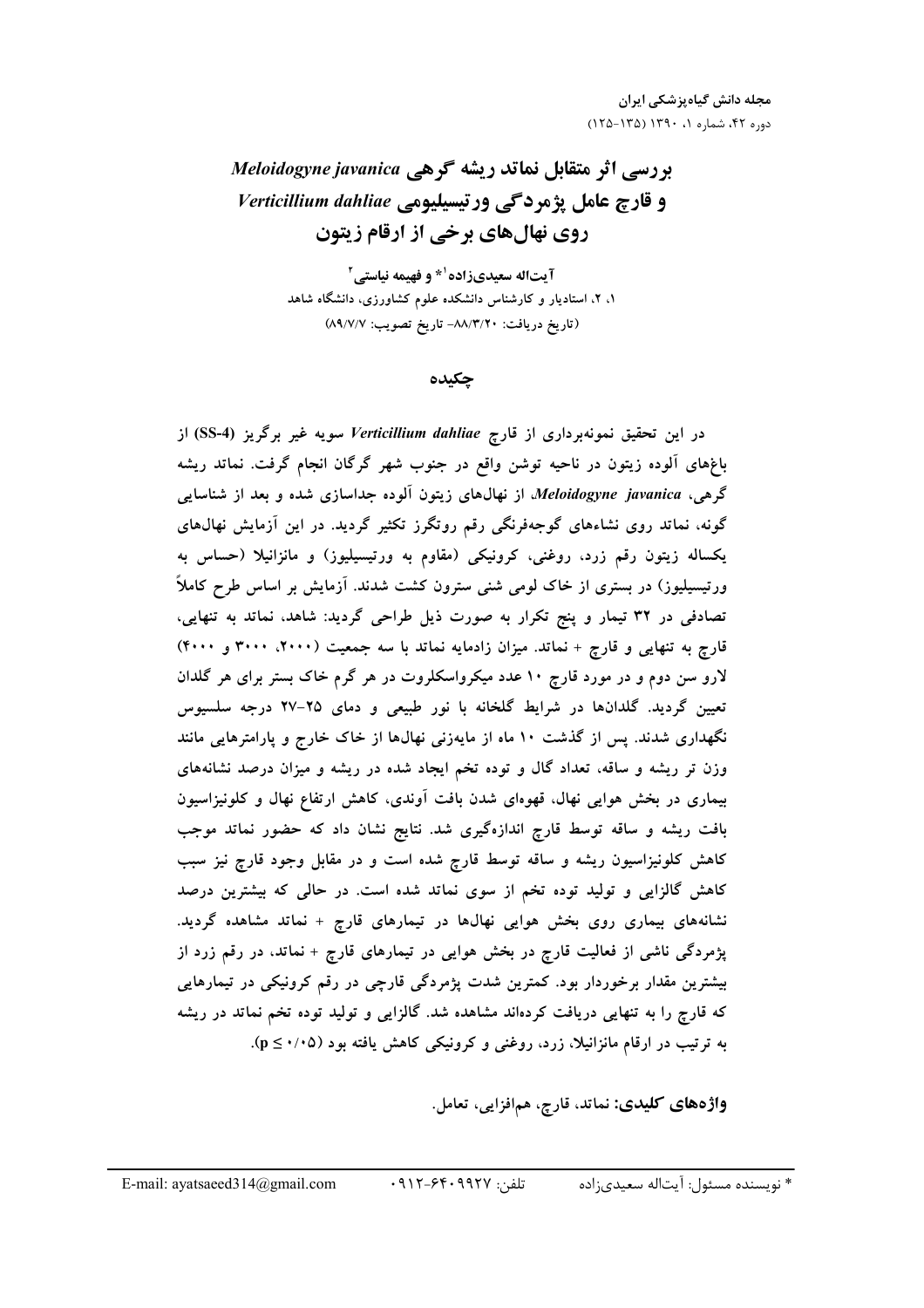#### مقدمه

پژمردگی ورتیسیلیومی زیتون با عامل Verticillium *dahlia*e Klebahn نخستین بار در سال ۱۹۴۶ از ایتالیا (Ruggieri, 1946) و پس از آن از سایر نقاط جهان Al-Ahmad, 1993; Caballero et حزارش شده است Al-Ahmad, 1993; al., 1980; Sarejanni et al., 1952; Saydam & Copcu, 1972; Tous & Ferguson, 1997).

خشکیدگی سرشاخهها و زوال درختان زیتون با عامل V. dahliae در ایران اولین بار در منطقه گرگان و گنبد توسط .Rahnama et al (1998) گزارش شده است. مطالعات دیگر محققین نیز وجود آلودگی ورتیسیلیومی در باغهای زیتون سایر مناطق ایران را (Afshari Azad & Khozeini, 2000; تأييد مي كند Afshari Azad & Alizadeh, 2004; Razavi et al.,  $.2003)$ 

در میان نماتدهای انگل گیاهی، نماتدهای ریشه گرهی (Root-knot nematodes) از اهمیت و جایگاه Aeloidogyne javanica ویژهای برخوردارند. گونه Treub) Chitwood) از نظر میزان خسارت اقتصادی در جهان و ايران به ترتيب در مرتبه دوم و اول اهميت قرار (Akhiani et al., 1984; Hussey & Janssen, دارد  $.2002)$ 

نتايج حاصل از اغلب مطالعات انجام گرفته در خصوص اثرات متقابل نماتدهای انگل گیاهی و سایر بیمارگرهای موجود در خاک حاکی از افزایش تأثیر مخرب بیمارگرهای قارچی و باکتریایی در حضور نماتدهای انگل گیاهی بوده است. این پدیده در مورد و برخی نماتدهای انگل گیاهی؛ از جمله V. dahliae نماتدهای مولد زخم ریشه (Pratylenchus spp.) و نماتدهای ریشه گرهی (Meloidogyne spp.)؛ نیز صادق .(Bowers et al., 1996; Mai & Abawi, 1987)

تقلیل و شکسته شدن مقاومت گیاهان به عوامل بیمارگر در حضور نماتدهای انگل گیاهی به خصوص گونههای جنس Meloidogyne توسط بسیاری از (Hassan, 1993; رسيده است) Hosseini Nejad & Khan, 2001). برخی محققین رابطه بین نماتدهای انگل ریشه و عوامل پژمردگی قارچی را در گیاهان از نوع همافزایی (Synergism) (Letani et al., 2006; Saeedizadeh et al., دانستهاند

#### $.2003)$

با توجه به گسترش کشت زیتون طی سالهای اخیر در ایران و آلوده بودن مناطق زیتون کاری و تولید نهال كشور، از جمله استان گلستان به قارچ V. dahliae و نماتد M. javanica و از آنجایی که وجود نماتد در ریزوسفر زیتون بر بیماری ورتیسیلیوز M. javanica مؤثر خواهد بود، در این مطالعه اثر متقابل V. dahliae و M. javanica روی نهالهای زیتون ارقام زرد و روغنی (به عنوان مهمترین ارقام داخلی) و ارقام کرونیکی (Koroneiki) و مانزانيلا (Manzanilla) (به عنوان دو مورد از ارقام به ترتیب مقاوم و حساس به ورتیسیلیوم) .(Bellini, 2002; Hosseini Nejad & Ramezani Mlekrodi, 2005; Tous & Ferguson, 1997)، مورد بررسی قرار گرفته است.

# مواد و روشها

تهیه زادمایه بیمارگرها و مایهزنی تهیه زادمایه قارچ عامل پژمردگی ورتیسیلیومی V. dahliae

### نمونهبرداری از اندامهای گیاهی آلوده به قارچ بیمارگر

V. dahliae تمونه شاخههای زیتون آلوده به قارچ (نژاد غير برگ ريز SS-4) از منطقه توشن، واقع در جنوب شهر گرگان، از باغهای زیتون رقم زرد در خرداد ۱۳۸۶ جمع آوری گردید. جداسازی قارچ موردنظر از شاخههایی که بخشی از بافت پوست و چوب آنها در اثر فعالیت قارچ تغییر رنگ داده بود، از حد فاصل بافت سالم و بیمار انجام گرفت. نمونهها پس از سترون شدن با محلول یک درصد هیپوکلریت سدیم تجاری به مدت یک دقیقه و شستشو با آب مقطر به محیط PDA جهت رشد بیمارگر منتقل شد.

خالصسازی و تشخیص قارچ بیمارگر

شناسایی قارچ بر اساس مشخصات ریختشناسی و ریختسنجی فیالید، اسپور و میکرواسکلروت و با استفاده از كليد ارايه شده توسط Hilloks (1992) انجام گرفت. زادمایه قارچ برای انجام آزمون بیماریزایی، کنیدی و برای انجام آزمایش اصلی، میکرواسکلروت در نظر گرفته شد. این قارچ در محیط PDA در شرایط نور زرد تولید کنیدی و در محیط زاپک مایع در شرایط بدون نور،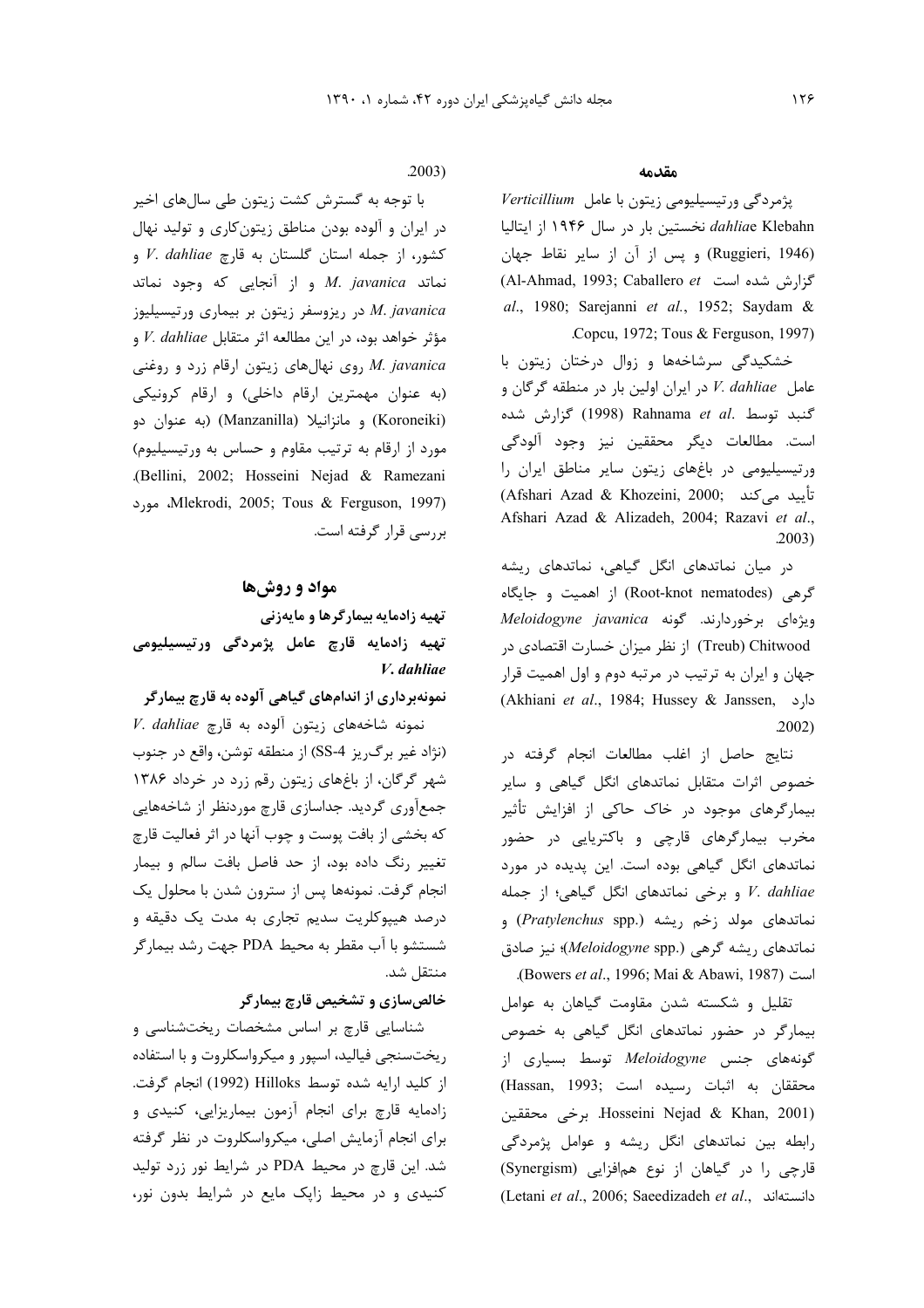میکرواسکلروت به میزان فراوان تولید کرد. در هر دو حالت دمای محیط کشت قارچ مورد نظر ۲۳ درجه سلسیوس در نظر گرفته شد ,Bhat & Subbarao) .1999; Khan et al., 2000)

آزمون بيماريزايي قارچ بيمارگر

برای تهیه سوسپانسیون کنیدی جهت آزمون بیماریزایی، به هر تشتک پتری حاوی پر گنه (Colony) قارچ در حدود ۱۵ سی سی آب مقطر سترون اضافه شد. توسط یک میله شیشهای سر کج سترون و حرکت آرام آن روی سطح پرگنه، بدون کندن محیط کشت، کنیدیها از پرگنه جدا شده و در آب مقطر به صورت سوسپانسیون درآمدند. این سوسپانسیون از پارچه ململ دو لایه سترون عبور داده شد. با کمک اسلاید گلبول شمار (Hemocytometer) تعداد کنیدیهای موجود در هر میلی لیتر از سوسیانسیون تعیین گردید. با اضافه كردن آب مقطر سترون و يا اضافه كردن مجدد سوسپانسیون، غلظت نهایی سوسپانسیون روی ۱×۱۰ (Khan et al., شد (Khan et al., كنيدى در هر ميلى ليتر تنظيم شد (2000. آزمون بیماریزایی به روش تزریق سوسپانسیون کنیدی به میزان یک میلی لیتر برای هر نهال، در بخشهای فوقانی ساقه نهال یکساله، در پنج تکرار انجام گرفت. به نهالهای شاهد همین میزان آب مقطر سترون Ticlair, 1986; Khan et تزريق گرديد Dhingra & Sinclair, 1986; Khan et  $al., 2000$ 

در مورد آزمون بیماریزایی قارچ V. dahliae، یس از گذشت دو ماه، بخشهایی از ساقه (نواحی نزدیک به محل تزریق) که دارای نشانههای بیماری (پژمردگی در برگها و تیرگی در بافت ساقه) بودند، جداسازی و در محیط PDA کشت گردید. مشخصات میکروسکوپی قارچ به دست آمده با قارچ V. dahliae مطابقت داشت. تهیه زادمایه قارچ بیمارگر برای آزمایش اصلی

برای تهیه میکرواسکلروتها ابتدا پرگنه قارچ به ترتیب از الکهای ۶۰، ۱۰۰ و ۴۰۰ مش عبور داده شد. سیس محتویات داخل الک ۴۰۰ مش با آب مقطر سترون به صورت سوسیانسیون جمعآوری گردید. این سوسپانسیون با حجم مساوی از ماسه بادی مخلوط گردید. ماسه بادی را ابتدا پس از شستشو با آب مقطر به ترتیب از الکهای ۴۵ و ۶۰ مش عبور داده و محتویات

الک ۶۰ مش در اتوکلاو با دمای ۱۲۱ درجه سلسیوس به مدت ۲۰ دقیقه سترون گردید. مخلوط میکرواسکلروت و ماسه پس از خشک شدن با استفاده از دستگاه همزن یکنواخت شد. جهت تعیین تعداد زادمايهزنده در مايه آلوده كننده، پنج نمونه يک گرمي از مخلوط را برداشته و با آب مقطر سترون، رقتهای ۰- ۱، <sup>۴</sup> ۰/۰ <sup>۶-</sup> ۱۰ و <sup>۸- ۱</sup>۰ از آن تهیه کرده و هر رقت به طور جداگانه روی محیط کشت PDA در پنج تکرار کشت گردید. بعد از ۵-۶ روز نگهداری در انکوباتور با دمای ۲۳ درجه سلسیوس، تعداد زادمایههای جوانه زده در زیر میکروسکوپ با بزرگنمایی ×۱۰۰ یا بینوکولر با بزرگنمایی ×۶۴ شمارش شده و تعداد آنها در هر گرم از مخلوط میکرواسکلروت و ماسه بادی مشخص شد (Khan et al., 2000; Hall & Ly, 1972).

تعداد زادمايه فعال (ميكرواسكلروت زنده) براي جدایه توشن ۵×۱۰<sup>۴</sup> عدد در گرم مخلوط میکرواسکلروت و ماسه بادی برآورد گردید. جهت مایهزنی قارچ به ریزوسفر میزبان، ۰/۴ گرم از مخلوط میکرواسکلروت و ماسه بادی (معادل ۲۰۰۰۰ عدد میکرواسکلروت زنده یا ۱۰ عدد میکرواسکلروت زنده در هر گرم از خاک بستر) در پنج میلی لیتر آب مقطر سترون به حالت سوسپانسیون درآورده و به طور یکنواخت در عمق یک سانتی متری بستر هر نهال (۲۰۰۰ گرم خاک لومی شنی) ریخته شد. M. javanica تهیه زادمایه نماتد ریشه گرهی نمونهبرداری و تشخیص نماتد ریشه گرهی

 $M.$  *iavanica* نمونهبرداری از نهالستانهای حومه شهر گرگان از نهالهای یکساله و یا دو ساله رقم زرد زیتون به عمل آمد. استخراج نماتد نر و لارو سن دوم از خاک با استفاده از روش De Grisse (1969) به طريق كاربرد سرى الكها و سانتريفيوژ انجام شد. پس از آن استخراج ماده بالغ از گرههای موجود روی ریشه آلوده و انجام برشهای لازم، اسلاید میکروسکویی از کوتیکول انتهای بدن ماده تهیه گردید. مشخصات ریختسنجی و ریختشناسی افراد ماده، نر و لارو سن دوم و نیز شبکه کوتیکولی انتهای بدن ماده در نماتد مورد نظر با مشخصات ارايه شده توسط Jepson (1987) و 1991) Eisenback & Triantaphyllou) در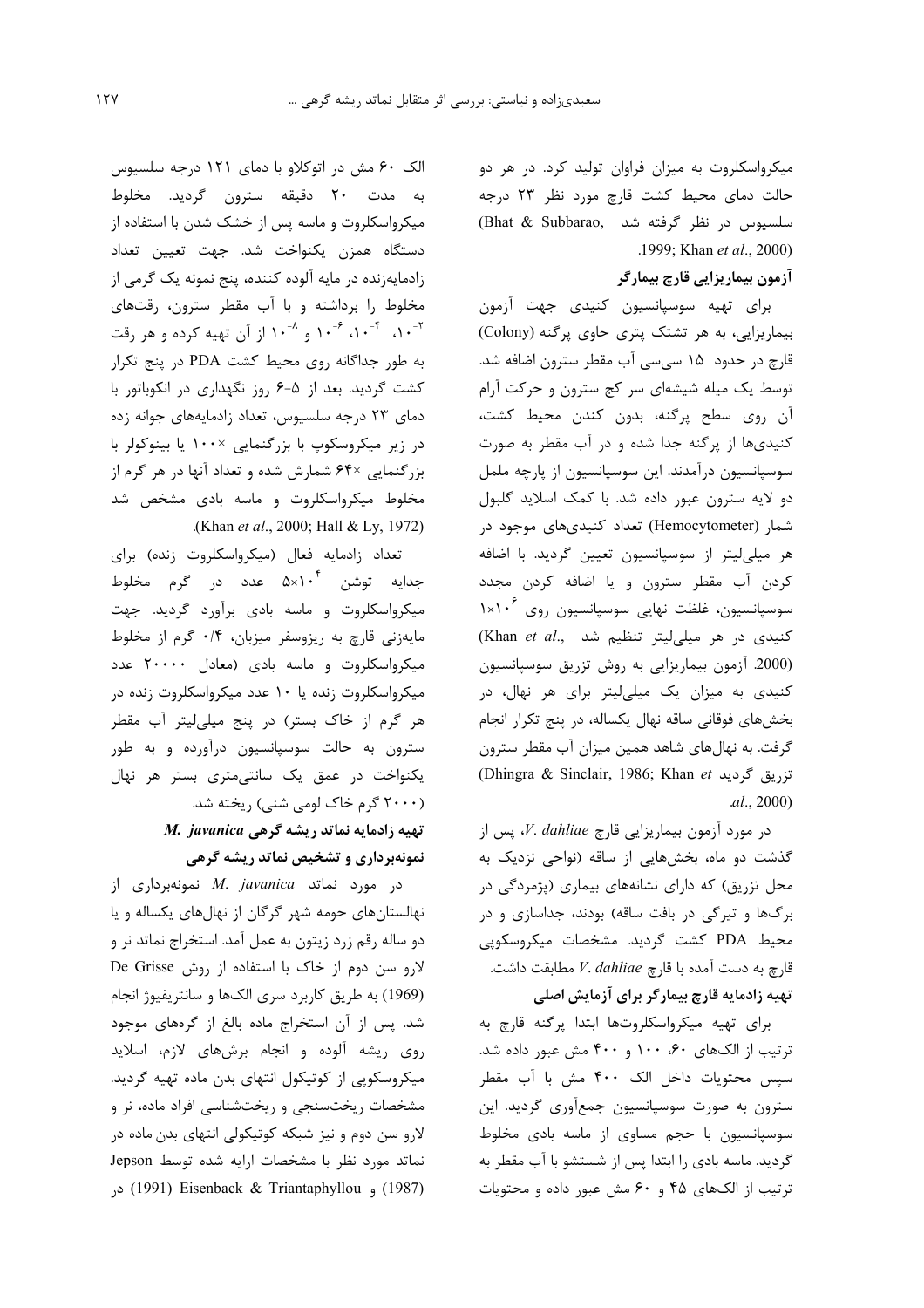$M$ . مطابقت داشت. M. javanica مطابقت خالصسازی و تکثیر نماتد ریشه گرهی

برای خالص سازی و تکثیر نماتد از روش توده تخم منفرد (Single egg mass) بر روی نشاءهای گوجهفرنگی رقم روت گرز (Rutgers) استفاده شد. شناسایی نماتد پس از تکثیر آن نیز انجام گرفت. استخراج تخم و تهیه لارو سن دوم با استفاده از روش Hussey & Barker (1973) انجام گرفت. تشتک حاوی تخم نماتد در آب جهت تفریخ در انکوباتور و تاریکی با دمای ٢٠-٢٢ درجه سلسیوس به مدت ۲۴-۴۸ ساعت قرار داده شد. پس از سترون کردن لاروهای سن دوم با محلول یک درصد هیپوکلریت سدیم به مدت یک دقیقه و شمارش آنها، جمعیت نماتد با سه سطح (٢٠٠٠، ٣٠٠٠ و ۴۰۰۰) در پنج میلی لیتر آب مقطر سترون تهیه گردید. سيس اين مايه آلوده كننده به طور يكنواخت در عمق یک سانتی متری بستر هر نهال ریخته شد. برای شمارش لاروهای سن دوم نیم میلی لیتر از لارو شناور در آب به صورت قطرات کوچک روی یک تشتک پلاستیکی قرار گرفت. در زیر میکروسکوپ با بزرگنمایی ×۱۰۰ لاروهای درون قطرات شمارش گردید. برای افزایش دقت در تخمين تعداد لاروها، شمارش لاروها سه مرتبه انجام (Hussey & Barker, 1973; Sasanelli et al., حَوفت  $.1997)$ 

# آزمون نهالهای یکساله زیتون در حضور نماتد V. dahliae و قارچ V. dahliae

زیتون مورد آزمایش از قلمههای ساقه ارقام زرد، روغنی، کرونیکی و مانزانیلا ریشهدار شده در خاک لومی شنی سترون در گلخانههای وزارت جهاد کشاورزی واقع در عرب آباد کرج و مزرعه فدک واقع در کیلومتر پنج جاده قم-کاشان تهیه شد. نهالهای مورد انتخاب یکساله، دارای بخشهای هوایی سالم، فاقد شاخه فرعی و در حدود ۲۵ سانتی متر طول داشتند. نهال ها به چهار دسته ۱۶۰ تایی تقسیم شدند. میزان بستر منظور شده برای هر نهال دو کیلوگرم خاک لومیشنی تعیین گردید. آبیاری به طور منظم هر سه روز یک بار به میزان ٢٠ میلی لیتر آب در هر نوبت به هر واحد آزمایشی انجام گر فت.

جهت محاسبات آماری از آزمایش فاکتوریل بر پایه

طرح کاملاً تصادفی با ۳۲ تیمار و پنج تکرار به این شرح استفاده گردید: شاهد (بدون زادمایه)، نماتد به تنهایی (با سه جمعیت ۲۰۰۰، ۳۰۰۰ و ۴۰۰۰ لارو سن دوم)، قارچ به تنهایی (۱۰ عدد میکرواسکلروت به ازای هر گرم از خاک بستر)، قارچ + نماتد (با سه جمعیت ٢٠٠٠، ۳۰۰۰ و ۴۰۰۰ لارو سن دوم + ۱۰ عدد میکرواسکلروت به ازای هر گرم خاک بستر به صورت همزمان). به این ترتیب برای هر رقم زیتون هشت تیمار تعیین شد که مجموعاً برای چهار رقم زیتون مورد آزمایش ۳۲ تیمار تنظیم گردید. برای مقایسه میانگینها از روش دانکن استفاده گردید.

آزمایش ۱۰ ماه به طول انجامید. پس از این مدت ریشههای نهالها از بخش هوایی در ناحیه طوقه جدا شدند. وزن تر ریشه (پس از خشک شدن سطحی ریشهها) و وزن تر ساقه بدون برگ در مورد هر نهال تعیین شد. تعداد برگهای سبزرد (Chlorotic) و بافت مرده (Necrotic) هر نهال شمارش شد. تعداد گره، ماده بالغ، توده تخم و تخم در هر ریشه شمارش شده و نیز فاكتور توليدمثل نماتد مورد نظر محاسبه گرديد. ارزیابی میزان بیماری ورتیسیلیوز روی نهالهای زیتون تعیین درصد نشانههای بیماری روی بخش هوایی

میزان نشانههای بیماری در بخش هوایی هر نهال بر اساس درصد برگهای کلروتیک و نکروتیک موجود بر نهالهای ارقام مورد نظر و با در نظر گرفتن روش ارایه شده توسط .McDonald et al (1992) ارزیابی شد.

تعيين درصد قهوهاي شدن بافت آوندي

اندازهگیری میزان تغییر رنگ بافت آوندی بر حسب درصد با استفاده از مقایسه وزنی بافت قهوهای و بافت دارای رنگ طبیعی در هر نهال انجام گرفت Erwin et) .al., 1976; Khan et al., 2000)

تعیین درصدکاهش ارتفاع نهال

ارتفاع گیاه از ناحیه طوقه تا جوانه انتهایی اندازهگیری شد و اختلاف ارتفاع هر نهال از میانگین ارتفاع نهالهای شاهد در هر رقم تقسیم بر ارتفاع نهال شاهد ضربدر ۱۰۰ تعیین شد & Hadizadeh) Banihashemi, 2005).

تعيين درصد كلونيزاسيون بافتها

كل طول ساقه و ريشه به سه قسمت تحتاني، مياني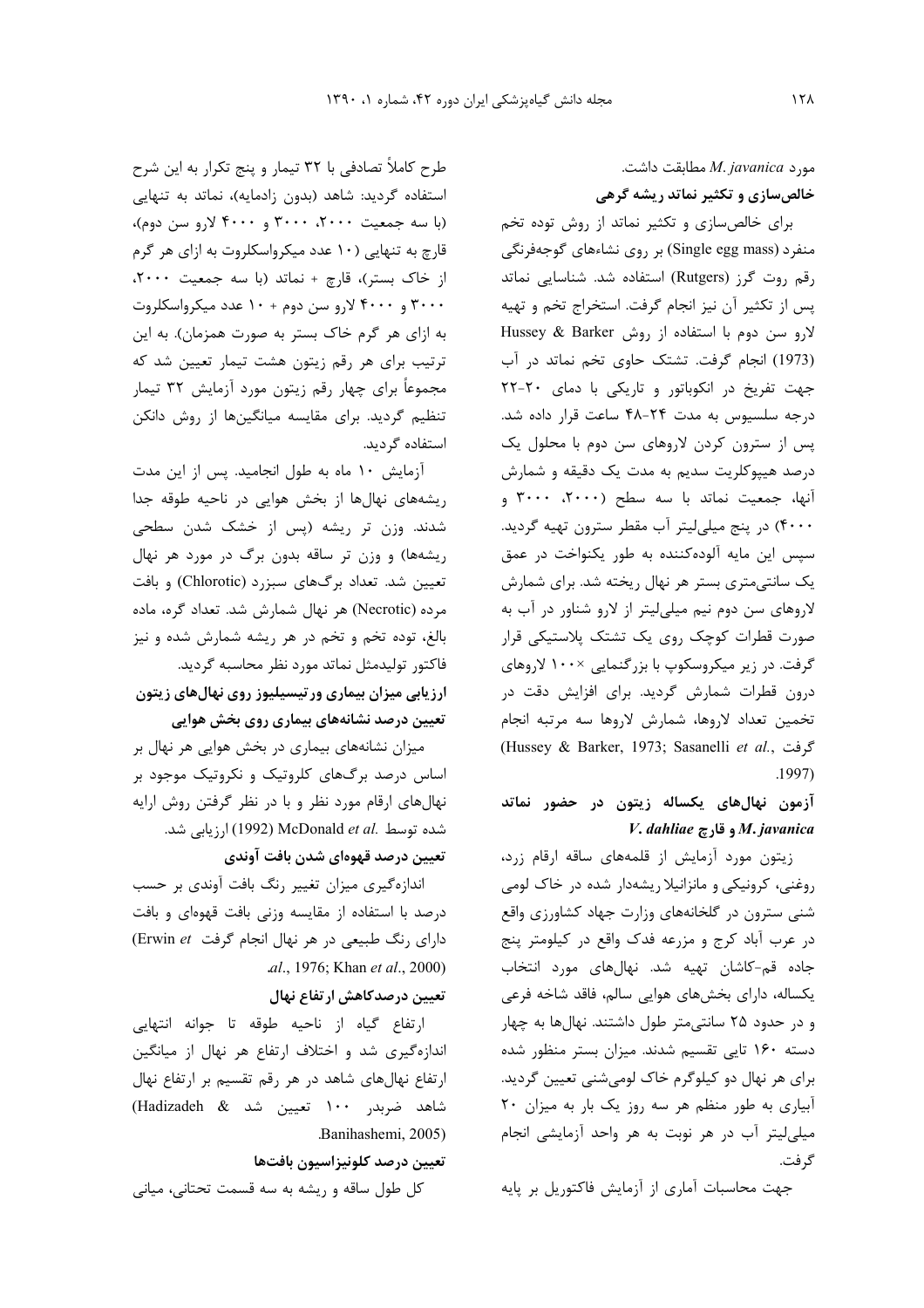و فوقانی تقسیم شد و از هر قسمت ۳۰ مقطع عرضی به ضخامت سه میلی متر از ساقه و ریشه هر گیاه برداشته شد. مقطعهای عرضی پس از ضدعفونی سطحی با الکل اتانول ۷۰ درصد به مدت سه دقیقه، بر روی محیط PDA دارای آنتیبیوتیک کشت شدند. کشتها از نظر  $V.$  dahliae وجود  $V.$  dahliae وجود  $V.$  dahliae وجود قطعات کلونیزه شده بر حسب درصد محاسبه شد .(Hadizadeh & Banihashemi, 2005)

ارزیابی میزان فعالیت نماتد M. javanica روی نهال های زیتون

بر اساس روش پیشنهادی Hussey & Janssen (2002) جهت بررسی و ارزیابی میزان فعالیت نماتد روی نهالهای مورد آزمایش از M. javanica شاخصهایی مانند تعداد تعداد گال و ماده بالغ در هر ریشه استفاده گردید. ابتدا ریشههای هر نهال با آب معمولی شستشو داده شد و با قرار دادن ریشه روی کاغذ خشک کن آب اضافی آنها گرفته شد. بعد از شمارش گالها، برای تعیین تعداد توده تخم، ریشهها به قطعات ۴-۳ سانتی متری تقسیم شده و جهت سهولت شمارش، تودههای تخم با محلول فلوکسین ب (۰/۱۵ گرم در یک لیتر آب) رنگآمیزی و سپس با لاکتوفنل رنگبری شدند.

جهت محاسبه تعداد تخم نماتد، قطعات ریشه در یک ارلن حاوی هیپوکلریت سدیم یک درصد ریخته شد و به مدت ۴-۵ دقیقه به سرعت تکان داده شد. سپس محتوی ارلن را روی الکهای ۲۰۰ و ۵۰۰ مش ریخته و يس از شستشو با آب، محتويات الك ۵۰۰ مش را به ارلن ۲۵۰ میلی لیتری منتقل و حجم سوسپانسیون به ۱۰۰ میلی لیتر رسانده شد. تعداد تخم در یک میلی لیتر از سوسپانسیون در سه نوبت شمارش و در ۱۰۰ (Sadegh Moosavi et میلی لیتر حجم محاسبه گردید)  $al., 2006$ 

محاسبه فاکتور تولیدمثل بر اساس روش ارایه شده RF = Pf/Pi توسط (1999) Walters et al. انجام گرفت که در آن RF فاکتور تولیدمثل، Pf جمعیت نهایی و Pi جمعیت اولیه نماتد (۲۰۰۰، ۳۰۰۰ و ۴۰۰۰ لارو سن دو) بوده است.

## نتايج

میزان بیماری ورتیسیلیوز روی نهالهای زیتون میزان درصد نشانههای بیماری روی بخش هوایی

نتایج آزمایش نشان داد که بیشترین میزان درصد نشانههای بیماری روی بخشهای هوایی مربوط به تيمارهاي نماتد ۴۰۰۰ + قارچ (مانزانيلا)، نماتد ٣٠٠٠ + قارچ (مانزانیلا) و نماتد ۴۰۰۰ + قارچ (زرد) میباشد. با این حال کمترین میزان درصد نشانههای بیماری روی بخشهای هوایی به ترتیب در تیمارهای قارچ (کرونیکی)، نماتد ۲۰۰۰ (کرونیکی) و نماتد ۳۰۰۰ (کرونیکی) مشاهده گردید. بیشترین میزان درصد نشانههای بیماری روی بخشهای هوایی به ترتیب در ارقام مانزانیلا، زرد، روغنی و کرونیکی مشاهده شد (۱۰۵  $(p \leq \cdot / \cdot \Delta)$  (جدول)

میزان درصد قهوهای شدن بافت آوندی

نتایج نشان داد که بیشترین میزان درصد قهوهای شدن آوندها توسط بیمارگرهای مورد نظر به ترتیب مربوط به تيمارهاي نماتد ۴۰۰۰ + قارچ (مانزانيلا)، نماتد ۳۰۰۰ + قارچ (مانزانیلا) و قارچ (کرونیکی) میباشد. از طرفی کمترین میزان درصد قهوهای شدن آوندها در اثر حضور بیمارگرها در ریزوسفر در تیمارهای دارای قارچ به ترتیب در تیمارهای نماتد ۲۰۰۰ + قارچ (کرونیکی)، نماتد ۳۰۰۰ (کرونیکی) و نماتد ۴۰۰۰ (کرونیکی) مشاهده گردید. بیشترین میزان درصد قهوهای شدن آوندها به ترتیب در ارقام مانزانیلا، زرد، روغنی و کرونیکی مشاهده شد. در این خصوص در ارقام زرد و روغنی اختلاف معنیدار مشاهده نشد (p ≤ ·/·۵) (جدول ۱).

میزان درصد کاهش ارتفاع نهال

نتایج نشان میدهد که بیشترین میزان درصد کاهش ارتفاع میزبان در اثر حضور بیمارگرهای مورد نظر در ریزوسفر نهالهای زیتون به ترتیب در تیمارهای نماتد ۴۰۰۰ + قارچ (مانزانیلا)، نماتد ۳۰۰۰ + قارچ (مانزانیلا) و نماتد ۴۰۰۰ + قارچ (زرد) مشاهده میشود. همچنین کمترین میزان درصد کاهش ارتفاع میزبان در تیمارهای دارای بیمارگر به ترتیب در تیمارهای قارچ (کرونیکی)، نماتد ۲۰۰۰ + قارچ (كرونيكي) و نماتد ۳۰۰۰ + قارچ (کرونیکی) مشاهده شد. بیشترین میزان درصد کاهش ارتفاع میزبان به ترتیب در ارقام مانزانیلا، زرد، روغنی و کرونیکی مشاهده شد (p ≤ ·/· ۵) (جدول ۱).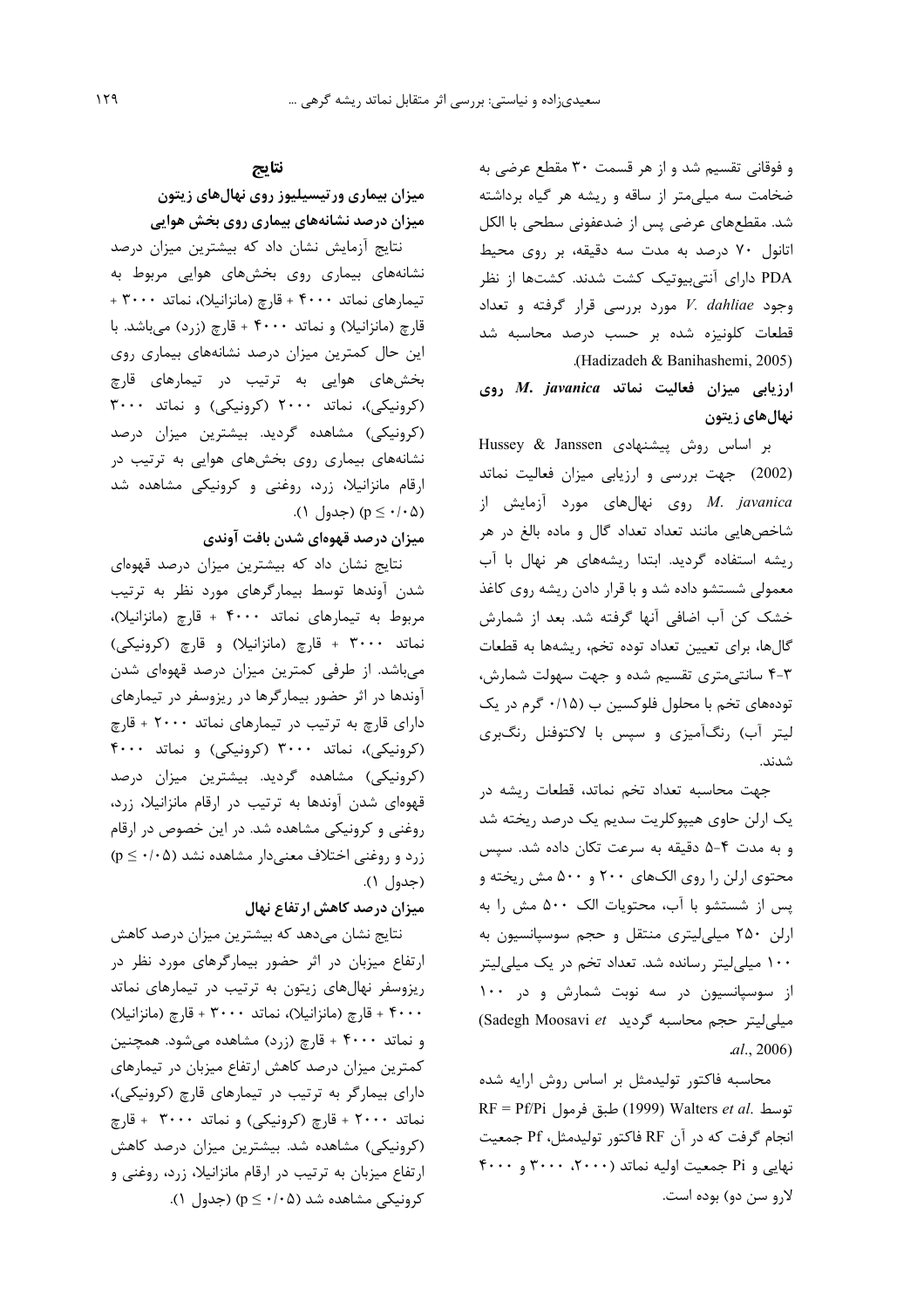| كلونيزاسيون        | كاهش ارتفاع                                         | قهوهاي شدن بافت                      | نشانههای بیماری روی                      |                   |           |
|--------------------|-----------------------------------------------------|--------------------------------------|------------------------------------------|-------------------|-----------|
| بافتها (./)        | نهال (٪)                                            | آوندي (٪)                            | بخش هوايي (./)                           |                   |           |
| ميانگين            | ميانگين                                             | ميانگين                              | ميانگين                                  | تيمار             | رقم       |
|                    |                                                     |                                      |                                          |                   | كرونيكي   |
| $\cdot$ k          | 1/fk                                                | $\cdot$ k                            | $\frac{1}{\pi}$                          | شاهد              |           |
| $5/7$ hij          | <b>F/Fghij</b>                                      | 55/2                                 | ۱۵ml                                     | قارچ              |           |
| $\cdot {\bf k}$    | $\cdot$ 1                                           | $\cdot$ k                            | 1/1n                                     | نماتد ۴۰۰۰        |           |
| <b>Afghi</b>       | $\cdot$ / $ref$                                     | ٣۵/۴efghij                           | $\tau \Delta/\tau j$                     | نماتد ۴۰۰۰ + قارچ |           |
| $\cdot$ k          | $\cdot \mathbf{l}$                                  | $\cdot \mathbf{k}$                   | $\cdot$ /٩n                              | نماتد ٣٠٠٠        |           |
| <b>Y/Sghi</b>      | <b>A/Yfghi</b>                                      | ٣٢/۶efghij                           | $\mathsf{r} \cdot \mathsf{r}$ jkl        | نماتد ۳۰۰۰ + قارچ |           |
| $\cdot\mathbf{k}$  | $\cdot$ 1                                           | $\cdot$ k                            | $\frac{\gamma}{n}$                       | نماتد ۲۰۰۰        |           |
| $\lambda$ /۲fgh    | vghij                                               | <b>T</b> <sup>o</sup> / <i>fghij</i> | ۱۶Ι                                      | نماتد ۲۰۰۰ + قارچ |           |
|                    |                                                     |                                      |                                          |                   | مانزانيلا |
| $\cdot$ k          | 1/7k                                                | $\cdot$ k                            | $\frac{1}{\pi}$                          | شاهد              |           |
| 18/9C              | 19c                                                 | <b>AF/Fbcde</b>                      | $f\frac{1}{2}$                           | قارچ              |           |
| $\cdot$ k          | $\cdot$ 1                                           | $\cdot$ k                            | 1/1n                                     | نماتد ۴۰۰۰        |           |
| $\frac{8}{2}$      | та/ла                                               | $\lambda\log a$                      | $\lor\cdot\ /\nvdash a$                  | نماتد ۴۰۰۰ + قارچ |           |
| $\cdot$ k          | $\cdot$ 1                                           | $\cdot$ k                            | $\cdot$ /Yn                              | نماتد ٣٠٠٠        |           |
| $\frac{1}{6}$      | $\tau$ r $\beta$                                    | vrab                                 | $\Delta$ 9/۴ $b$                         | نماتد ۳۰۰۰ + قارچ |           |
| $\cdot$ k          | $\cdot$ l                                           | $\cdot$ k                            | $\cdot$ /An                              | نماتد ٢٠٠٠        |           |
| ۲۱b                | $\tau\tau$ / $\lambda b$                            | 57/40                                | F9/Acd                                   | نماتد ۲۰۰۰ + قارچ |           |
|                    |                                                     |                                      |                                          |                   | روعنى     |
| $\cdot$ k          | 1/fk                                                | $\cdot$ k                            | $\frac{\sqrt{7}}{2}$                     | شاهد              |           |
| ٩fg                | $\vee$                                              | ٣٩/٨defghij                          | $\mathbf{r} \cdot \mathbf{r}$            | قارچ              |           |
| $\cdot\mathbf{k}$  | $\cdot$ 1                                           | $\cdot$ K                            | $\cdot$ /9n                              | نماتد ۴۰۰۰        |           |
| $\lambda/\sqrt{c}$ | $\mathbf{Y}\boldsymbol{\cdot}/\mathbf{Y}\mathbf{C}$ | ۵١bcdef                              | $r\gamma/\epsilon f$                     | نماتد ۴۰۰۰ + قارچ |           |
| $\cdot {\bf k}$    | $\cdot$ 1                                           | $\cdot {\bf k}$                      | $\frac{1}{\pi}$                          | نماتد ٣٠٠٠        |           |
| \\de               | 10/6d                                               | <b>۴۵/۴cdefg</b>                     | $\mathbf{r}$ ۶/۲fgh                      | نماتد ۳۰۰۰ + قارچ |           |
| $\cdot\mathbf{k}$  | $\cdot$ 1                                           | $\cdot\mathbf{k}$                    | 1/n                                      | نماتد ۲۰۰۰        |           |
| ٩fg                | $\cdot$ / $ref$                                     | ۴۱/۴cdefgh                           | $\mathbf{r} \mathbf{1} / \mathbf{r}$ ghi | نماتد ۲۰۰۰ + قارچ |           |
|                    |                                                     |                                      |                                          |                   | زرد       |
| ۰k                 | 1/fk                                                | $\cdot$ k                            | $\frac{1}{5}$                            | شاهد              |           |
| 11/6               | ۱۵d                                                 | <b>۴۴/Acdefg</b>                     | ۳۴/۶fghi                                 | قارچ              |           |
| $\cdot\mathbf{k}$  | $\cdot$ 1                                           | $\cdot \mathbf{k}$                   | $\cdot$ /٩n                              | نماتد ۴۰۰۰        |           |
| ۲۲b                | ۲۴b                                                 | $5$ abcd                             | $\Delta \cdot / \Lambda \mathrm{C}$      | نماتد ۴۰۰۰ + قارچ |           |
| $\cdot$ k          | $\cdot$ 1                                           | $\cdot$ k                            | $\cdot$ /٩n                              | نماتد ٣٠٠٠        |           |
| 1V/FC              | $\mathbf{Y}\boldsymbol{\cdot}/\mathbf{AC}$          | $\Delta f$ / $\epsilon$ bcde         | $\mathbf{r}$ ۶/۴fgh                      | نماتد ۳۰۰۰ + قارچ |           |
| $\cdot$ k          | $\cdot$ 1                                           | $\cdot {\bf k}$                      | 1/n                                      | نماتد ۲۰۰۰        |           |
| $17/\lambda d$     | $1f/\lambda d$                                      | $\Delta\Delta/\mathcal{F}bcde$       | <b>FF/Ade</b>                            | نماتد ۲۰۰۰ + قارچ |           |

جدول ۱- میزان درصد نشانههای بیماری در بخش هوایی، قهوهای شدن بافت آوندی، کاهش ارتفاع نهال و کلونیزاسیون بافتها M. javanica (مرگ بافتها) توسط قارچ در ارقام زیتون پس از مایهزنی قارچ V. dahliae و نماتد M. javanica

.<br>میانگینهای دارای حروف مشابه در هر ستون در آزمون دانکن در سطح ۵٪ اختلاف معنیدار نشان نمیدهند.

#### ميزان درصد كلونيزاسيون بافتها

نتايج مربوط به فعاليت قارچ V. dahliae نشان داد که بیشترین میزان درصد کلونیزاسیون بافت توسط این قارچ به ترتیب مربوط به تیمارهای نماتد ۴۰۰۰ + قارچ

(مانزانیلا)، نماتد ٢٠٠٠ + قارچ (مانزانیلا) و نماتد ٣٠٠٠ + قارچ (مانزانیلا) میباشد. این در حالی است که كمترين ميزان درصد كلونيزاسيون بافتها توسط قارچ مورد نظر به ترتیب در تیمارهای قارچ (کرونیکی)، نماتد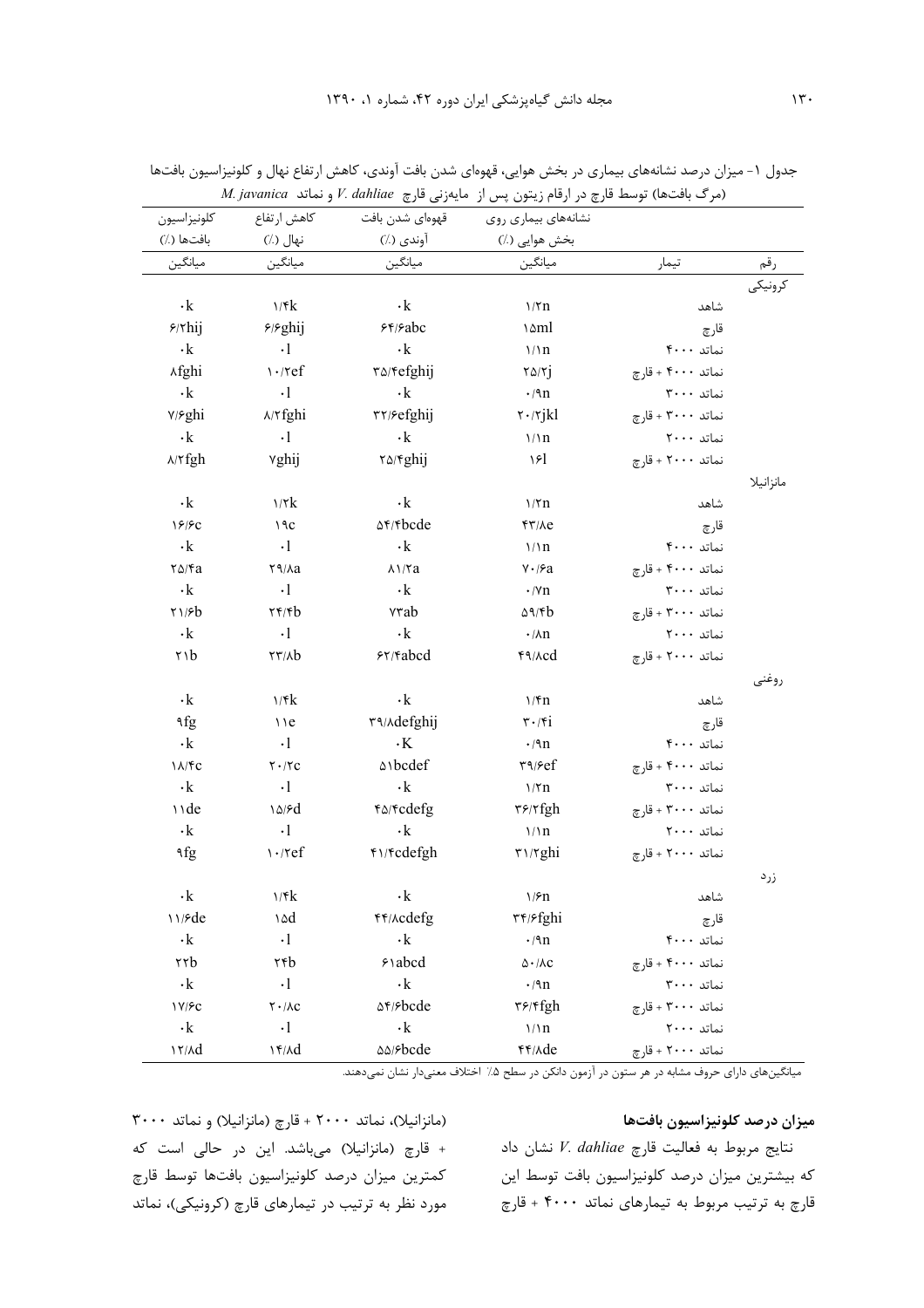۳۰۰۰ + قارچ (کرونیکی) و نماتد ۴۰۰۰ + قارچ (کرونیکی) مشاهده گردید. بیشترین میزان درصد كلونيزاسيون بافتها به ترتيب در ارقام مانزانيلا، زرد، روغنی و کرونیکی مشاهده شد (p ≤ ∙/∙۵) (جدول ۱). تعداد گال، توده تخم و فاکتور تولیدمثل نماتد

نتایج آزمایش نشان میدهد که بیشترین تعداد گال  $M.$  javanica ( $\zeta$ ه) و توده تخم حاصل از فعالیت نماتد روی ریشههای نهالهای زیتون به ترتیب مربوط به تیمارهای نماتد ۴۰۰۰ (مانزانیلا)، نماتد ۳۰۰۰ (مانزانیلا) و نماتد ۲۰۰۰ (مانزانیلا) بوده است. از طرفی کمترین تعداد گال و توده تخم پدید آمده روی ریشهها در تیمارهای دارای نماتد به ترتیب در تیمارهای نماتد ۲۰۰۰ + قارچ (کرونیکی)، نماتد ۳۰۰۰ + قارچ (کرونیکی) و نماتد ۲۰۰۰ + قارچ (روغنی) مشاهده گردید. بیشترین تعداد گال و توده تخم به ترتیب در ارقام مانزانیلا، زرد، روغنی و کرونیکی مشاهده شد (۵ ۰/۰۵ = p) (جدول ۲). فاكتور توليدمثل (RF) در تیمارهای نماتد ۴۰۰۰ (مانزانیلا) و نماتد ۲۰۰۰ + قارچ (کرونیکی) به ترتیب بیشترین و کمترین میزان را داشته است. بیشترین میزان این فاکتور به ترتیب در ارقام مانزانیلا، زرد، روغنی و کرونیکی به دست آمد.

بحث

گیاه زیتون در میان محصولات باغی از اهمیت بسزایی برخوردار است. در سالهای اخیر با احداث باغها و نهالستانهای متعدد زیتون در برخی نقاط ایران سعی بر آن بوده که سطح زیر کشت این محصول و نهایتاً میزان تولید آن در کشور افزایش یابد. از گذشته های دور شمال ایران از مناطق مناسب برای کشت زیتون بوده است. با توجه به مساعد بودن شرایط آب و هوایی و نوع بافت خاک در این منطقه خصوصاً استان گلستان، پراکنش V. dahliae در این استان رو به گسترش است.  $M$ . حضور نماتد M. javanica در نهالستانهای این منطقه، انتشار قارچ و نماتد مورد نظر را به سایر نقاط ایران میسر کرده است. وجود نماتد M. javanica در ریزوسفر زیتون موجب پیچیدگی بیماری ورتیسیلیوز و میزان علائم و فعالیت این بیماری را در ارقام مختلف تحت تأثير قرار داده است.

ورود سر نماتد به منطقه پروکامبیوم و ترشح آنزیمها و متابولیتهای شبه هورمونی و عکسالعمل سلولهای میزبان، سبب ایجاد چندین سلول درشت مغذی به نام سلولهای غول[سا (Giant cells) در این ناحیه میگردد. این سلولهای درشت به طور مجزا از هم شکل میگیرند و هر کدام دارای سیتوپلاسم فراوان و هستههای متعددی (گاهی تا ۱۰۰ هسته) میشوند و به عنوان یک حوضچهٔ غذایی برای نماتد عمل میکند به طوری که دارای اندامک های خاصی بوده که قدرت جذب مواد غذایی از آوند آبکش و ارسال آن به درون این حوضچهها را تسریع می بخشند (Barthels et al., 1997).

فعالیت شدید متابولیکی در سلولهای غول آسا و انتقال مواد غذائی از دیگر قسمتهای گیاه به این ناحیه، تمایل قارچ را جهت حمله و کلونیزه کردن ریشههای آلوده تشدید می کند. این موضوع نشاندهنده اهمیت تجمع منبع انرژی در گال و رشد و توسعه سریعتر قارچ در این اندامها است (Mai & Abawi, 1987).

نتایج آزمایش ما علاوه بر تأیید تشدید بیماری پژمردگی ورتیسیلیومی زیتون در حضور نماتد (Bowers et al., با نتايج ديگر محققان .A. javanica در 1996; Devay et al., 1997; Mai & Abawi, 1987) این زمینه مشابهت دارد.

نتايج مطالعات برخى محققين نشان داده است كه در محل سایت های غذایی نماتد ارتباط متقابل مستقیم، اعم از نفوذ قارچ به درون گال و تجمع در آن بین دو بیمارگر مشاهده میشود. همچنین رشد و تکثیر بیش از حد سلولهای میزبان در اثر حمله نماتد مولد گره ریشه، روند طبیعی شکل گیری سلولها و استحکام دیوارهها از نظر ترکیب و حضور مواد دیواره سلولی خصوصاً لیگنین و سلولز را به تأخیر میاندازد.

در مقایسه با سلولهای طبیعی در چنین سلولهایی آلودگی قارچی به سهولت انجام می گیرد Fattah & Webster, 1983). وفور تركيبات مختلف از قبيل اسیدهای آمینه، یروتئین، اسیدهای چرب، لیپید، RNA و DNA در سلولهای غولآسا در مقایسه با سلولهای سالم، همانند یک بستر غذایی، تمایل قارچ به آلودگی را حتى درون سلولهاى غول آسا افزايش مى دهد & Mai) (Abawi, 1987. در غالب موارد مشاهده شده که حضور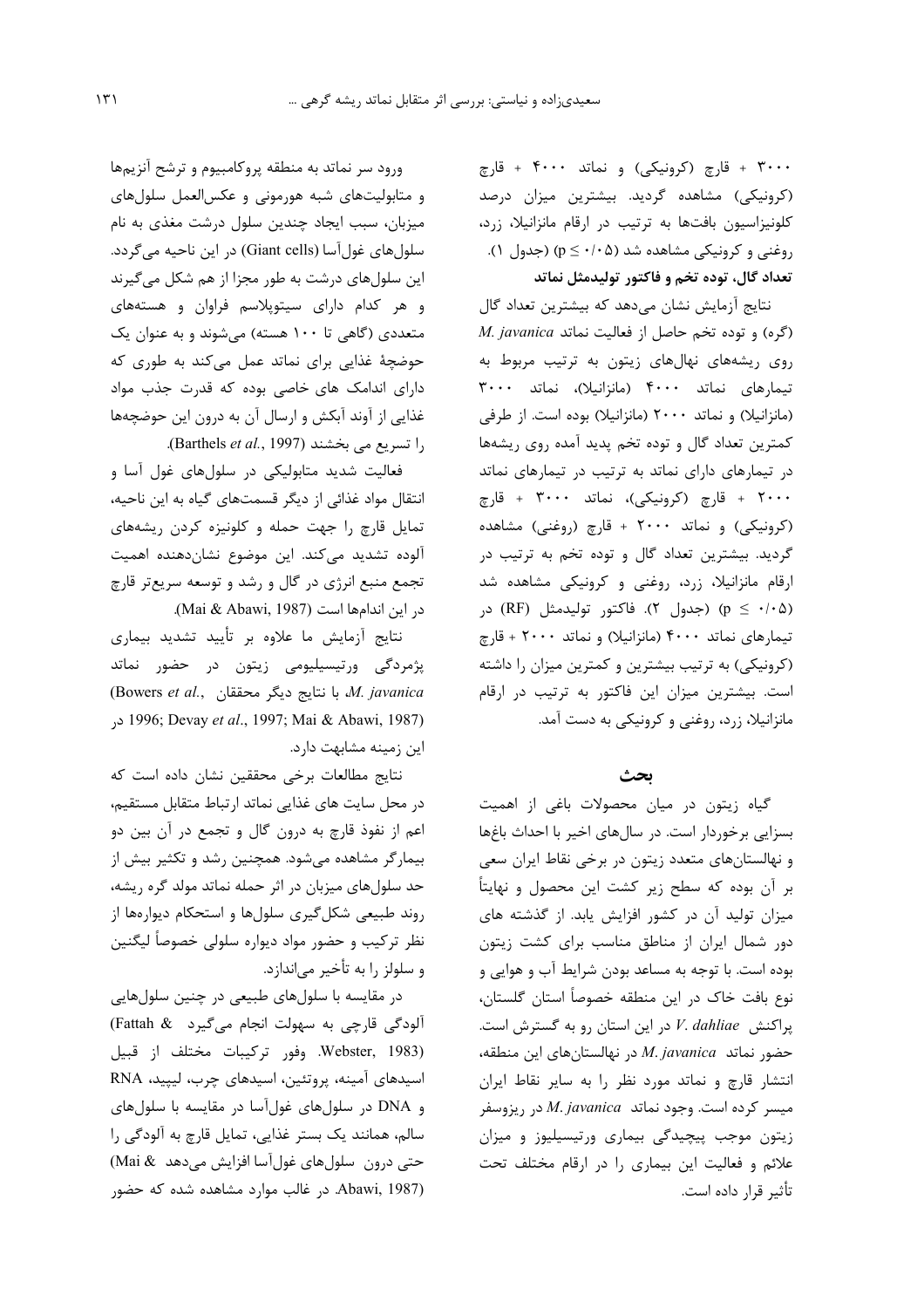نماتد انگل سبب افزايش خسارت قارچ بيمارگر ميگردد. نماتدها در افزایش نفوذ و آلودگی V. dahliae بر ریشههای میزبان از طریق تسهیل محل ورود قارچ دخالت دارند. نماتدها سبب افزايش ترشحات ريشه می شوند و این امر سبب افزایش وسعت ریزوسفر میگردد که این مسئله باعث افزایش ریشه زایی گیاه و نهایتاً افزایش احتمال تماس نوک ریشهها با . میکرواسکلروتها میگردد (Bowers et al., 1996).

در اثر آلودگی میزبان به نماتدهای ریشه گرهی تغییرات مرفولوژیک، آناتومیک و بیوشیمیایی در منطقه تغذیه نماتد رخ میدهد. از طرف دیگر قارچ عامل پژمردگی نیز در همین ناحیه فعالیت و بیماریزایی داشته و سرانجام از طريق آوندهاى چوبى در گياه گسترش مي يابد (Mai & Abawi, 1987).

در آزمایش ما نیز نشانههای بیماری روی بخشهای هوایی میزبان به صورت میزان درصد نشانههای بیماری، قهوهای شدن آوندها، کاهش ارتفاع نهال و کلونیزاسیون بافتها توسط قارچ V. dahliae بافتها در تیمارهای دارای + ۴۰۰۰ نماتد *M. javanica* خصوصاً تیمارهای نماتد قارچ در مقایسه با سایر تیمارها از بیشترین مقدار خود برخوردار بوده است (جدول ١).

نتایج مطالعات لتانی و همکاران در سال ۱۳۸۵ در مورد اثرات متقابل نماتد مولد زخم ريشه P. thornei و قارچ V. dahliae روی گیاه سیبزمینی نشان داده است که برهمکنش دو بیمارگر مذکور روی سیبزمینی به صورت همافزایی است به طوری که مایهزنی همزمان نماتد و قارچ افزایش معنیداری در پژمردگی و شدت زخم ریشه و کاهش معنیداری در وزن تر و خشک (Letani et al., ریشه و اندامهای هوایی گیاه داشته است  $.2006)$ 

 $P.$  penetrans حضور نماتد P. penetrans جمعیتی از قارچ V. dahliae میگردد که بدون حضور نماتد قادر به بیماریزایی نیست. ریشههای زخمی شده توسط نماتد سبب تحریک رشد و جوانهزنی میکرواسکلروتهای در حال خواب (dormant) در اثر افزایش ترشحات ریشه می شوند و یا اینکه مسیر ورود لوله تندش (germ tube) قارچ را تسهيل ميكنند. نماتد مذکور می تواند با تغییر فیزیولوژی ریشه سبب افزایش

ترشحات ریشه گردد. از طرفی حضور انبوه میسلیومهای قارچ در آوندها و ناحیه پوست ریشه مانع تحرک و پیشرفت نماتد در پوست ریشه میگردد. تراکم هیفهای قارچ در نواحی اندودرم و استوانه مرکزی نسبت به نواحی سطحی و کم عمق پوست ریشه بیشتر است (Gerik & Huisman, 1988). طی یک بررسی مشخص V. dahliae شده است که آلودگی سیبزمینی به قارچ ممكن است سبب كاهش جمعيت نماتد مولد زخم ريشه (P. penetrans) گردد. از طرفی حضور همزمان نماتد  $V.$  dahliae مذكور و قارچ V. dahliae موجب ظهور علائم مرگ زودرس در سیبزمینی گردید (Rowe et al, 1985).

مهمترین و بارزترین نشانهٔ فعالیت نماتدهای جنس Meloidogyne روى اندامهاى زيرزمينى گياه ميزبان، وجود گره یا گال روی ریشه است. شدت گرهزایی نماتد به میزان برقراری رابطهٔ انگلی نماتد و میزبان بستگی دارد. طبق تحقیقات انجام شده گرههای ایجاد شده  $M.$  incognita و گونهٔ M. javanica و M. incognita با توجه به نوع رقم زيتون، از نظر اندازه و تعداد متفاوت میباشند. مواد حاصل از فتوسنتز و فعالیتهای متابولیکی گیاه به سلولهای غول آسا انتقال می یابد. به این ترتیب رشد گیاه و میزان تولید محصول کاهش می یابد. دیگر نشانههای بیماری روی اندامهای هوایی شامل زردی و به تدریج پژمردگی نیز ناشی از کمبود مواد غذایی و کاهش شدید توانایی ریشه آلوده در جذب آب و مواد غذایی میباشد (Sasanelli et al., 1997).

از نتایج به دست آمده از این آزمایش نیز چنین برمی آید که بیشترین میزان گالزایی و ایجاد توده تخم از سوی نماتد در تیمارهایی که فاقد قارچ بودهاند مشاهده شده است (جدول ٢). نتايج نشان مى دهد كه وجود قارچ موجب كاهش گالزايي نماتد شده است هرچند که حضور توأم قارچ و نماتد موجب افزایش نشانههای بیماری در بخشهای هوایی شده است (جدول ۱).

نتایج دیگر مطالعات نیز نشان داده است که در  $M.$  javanica برخی موارد M. javanica برخی موارد میزبان جلب شده ولی پس از نفوذ به میزبان، به علت نامساعد بودن محيط دروني ريشه، نماتد قادر به برقراري ارتباط انگلی و القای سایتهای تغذیهای در میزبان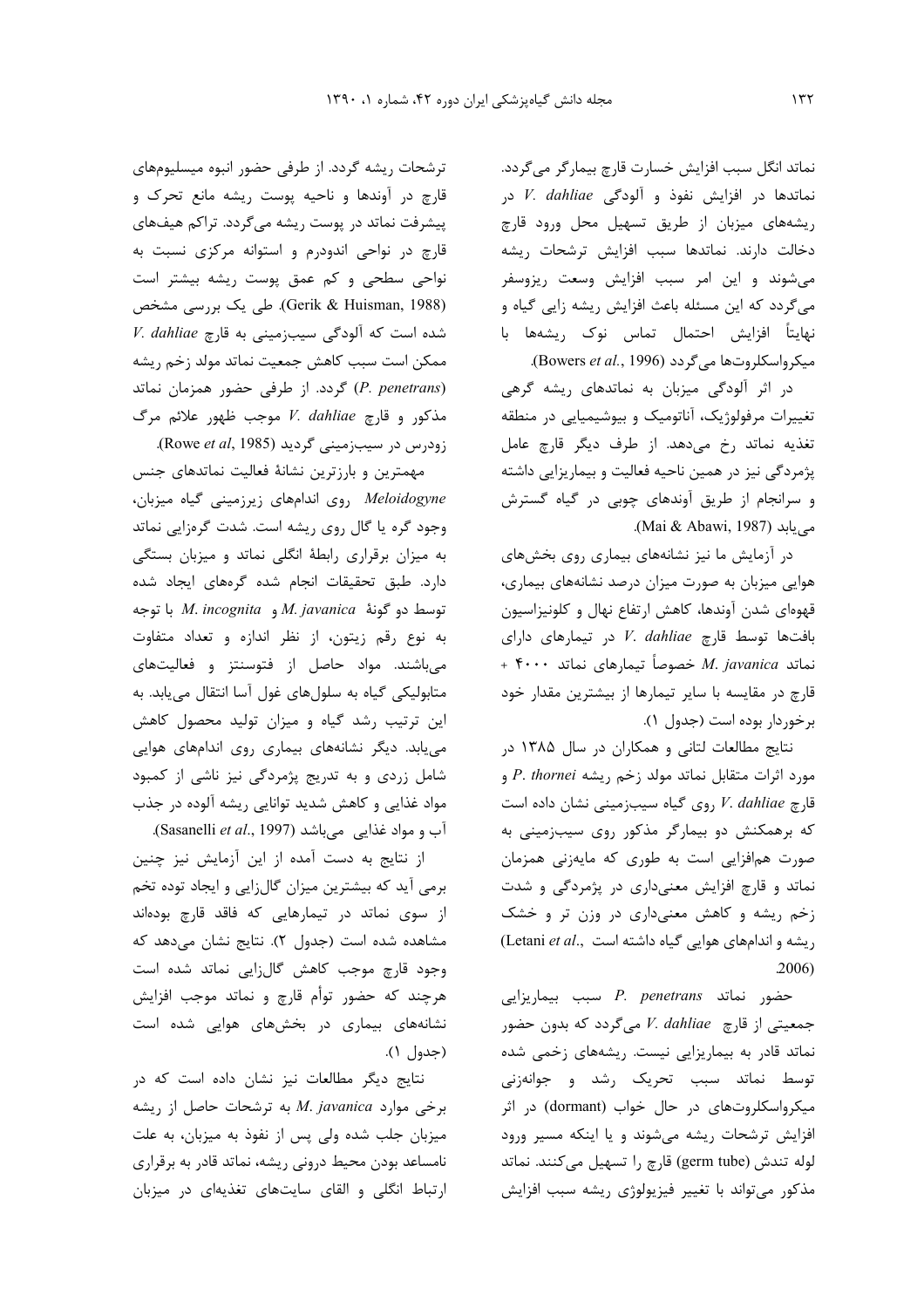|                          | <i>jaranca</i>                                         |                                     | پس از اسپارٹی فارغ |           |
|--------------------------|--------------------------------------------------------|-------------------------------------|--------------------|-----------|
| فاكتور توليدمثل          | توده تخم                                               | گال                                 |                    |           |
| (RF)                     | (عدد)                                                  | (عدد)                               |                    |           |
|                          | ميانگين                                                | ميانگين                             | تيمار              | رقم       |
|                          |                                                        |                                     |                    | كرونيكي   |
|                          | $\cdot$ p                                              | $\cdot$ p                           | شاهد               |           |
| $\overline{\phantom{a}}$ | $\cdot$ p                                              | $\cdot$ p                           | قارچ               |           |
| 1/f.                     | $\mathbf{Y}\mathbf{Y}/\mathbf{Y}\cdot\mathbf{j}$       | $\mathbf{Y} \cdot \mathbf{y}$       | نماتد ۴۰۰۰         |           |
| $\cdot/\Delta$           | $\mathop{\rm \mathfrak{m}}\nolimits$                   | 5/5n                                | نماتد ۴۰۰۰ + قارچ  |           |
| $1/1$ .                  | $17/\lambda$                                           | $\cdot$ /٢m                         | نماتد ۳۰۰۰         |           |
| $\cdot/\Delta$           | $9/5 \cdot n$                                          | f/fn                                | نماتد ۳۰۰۰ + قارچ  |           |
| 1/7V                     | $9/\lambda \cdot m$                                    | ٧n                                  | نماتد ۲۰۰۰         |           |
| $\cdot/\tau$             | $\mathbf{Y}/\mathbf{f}\cdot\mathbf{O}$                 | 1/fQ                                | نماتد ۲۰۰۰ + قارچ  |           |
|                          |                                                        |                                     |                    | مانزانيلا |
|                          | $\cdot$ p                                              | $\cdot$ p                           | شاهد               |           |
|                          | $\cdot$ p                                              | $\cdot$ p                           | قارچ               |           |
| Y/YY                     | $Y$ ۶/۲ $\cdot$ a                                      | 59/8a                               | نماتد ۴۰۰۰         |           |
| $\Upsilon/\Upsilon$      | f(x)                                                   | $\epsilon$                          | نماتد ۴۰۰۰ + قارچ  |           |
| 9/0.                     | ٧۶b                                                    | 55/56                               | نماتد ۳۰۰۰         |           |
| $f/\cdot 7$              | $f \cdot / \tau \cdot f$                               | $\tau\tau/\tau g$                   | نماتد ۳۰۰۰ + قارچ  |           |
| $1 - \Lambda V$          | $\Delta\lambda/\lambda\cdot C$                         | $\Delta \Upsilon$ / $\mathcal{F}$ C | نماتد ٢٠٠٠         |           |
| $\Delta/\Omega$          | $\mathbf{r} \mathbf{r}/\mathbf{r} \cdot \mathbf{g}$    | $\mathbf{r} \cdot \mathbf{s}$ h     | نماتد ۲۰۰۰ + قارچ  |           |
|                          |                                                        |                                     |                    | روغنى     |
| $\overline{\phantom{a}}$ | $\cdot$ p                                              | $\cdot$ p                           | شاهد               |           |
| $\overline{\phantom{a}}$ | $\cdot$ p                                              | $\cdot$ p                           | قارچ               |           |
| $\Upsilon/\Upsilon$      | $f(f/\mathcal{F}\cdot e)$                              | $f \cdot \Delta f$                  | نماتد ۴۰۰۰         |           |
| $1/\tau$ ۶               | ١٧k                                                    | ۱۴/۶ $k$                            | نماتد ۴۰۰۰ + قارچ  |           |
| f/Y                      | ۳۴g                                                    | $\mathbf{r} \cdot \mathbf{h}$       | نماتد ۳۰۰۰         |           |
| $1/\Delta$               | $17/\lambda - 1$                                       | <b>\\/Aml</b>                       | نماتد ۳۰۰۰ + قارچ  |           |
| $\Upsilon/\Upsilon V$    | $\lambda/\lambda \cdot k$                              | 18/8k                               | نماتد ۲۰۰۰         |           |
| 1/T                      | $Y/\hat{Y} \cdot mn$                                   | $\frac{1}{2}$                       | نماتد ۲۰۰۰ + قارچ  |           |
|                          |                                                        |                                     |                    | زرد       |
| $ \,$                    | $\cdot$ p                                              | $\cdot$ p                           | شاهد               |           |
| $\overline{\phantom{a}}$ | $\cdot$ p                                              | $\cdot p$                           | قارچ               |           |
| $\frac{1}{\pi}$          | $\Delta \Upsilon / \Upsilon \cdot d$                   | $\Delta \cdot d$                    | نماتد ۴۰۰۰         |           |
| 1/91                     | $\mathsf{Y}\wedge\mathsf{Y}\cdot\mathsf{h}$            | $\mathbf{Y} \mathbf{Y}$             | نماتد ۴۰۰۰ + قارچ  |           |
| $\tau/\lambda\lambda$    | $f1/\mathfrak{c} \cdot f$                              | ۳۸/۶f                               | نماتد ٣٠٠٠         |           |
| $Y/Y$ $\Delta$           | $\mathbf{Y} \mathbf{Y} / \mathbf{Y} \cdot \mathbf{ij}$ | $\mathbf{Y} \cdot \mathbf{y}$       | نماتد ۳۰۰۰ + قارچ  |           |
| $\Upsilon/\Upsilon$ )    | $\mathbf{Y} \mathbf{F} / \mathbf{A} \cdot \mathbf{hi}$ | <b>TY/Aij</b>                       | نماتد ٢٠٠٠         |           |
| Y/Y                      | $\gamma/\gamma\cdot k$                                 | ١۴kl                                | نماتد ۲۰۰۰ + قارچ  |           |

جدول ۲- تعداد گال، توده تخم و فاكتور توليدمثل (RF) نماتد در ريشه ارقام زيتون  $M$ . javanica پس از مايەزنى قارچ V. dahliae پ

.<br>- میانگینهای دارای حروف مشابه در هر ستون در آزمون دانکن در سطح ۰/۵ اختلاف معنیدار نشان نمیدهند.

 $.1997)$ 

نمیباشد. نرخ بلوغ نماتد M. javanica در ریشهٔ میزبان روی تعداد نسلهای آینده در همان فصل زراعی مؤثر است، از این رو بر نرخ افزایش جمعیت در طول فصل (Sasanelli et al., ازراعی نیز تأثیر خواهد گذاشت)

در مورد رقم مانزانیلا نتایج به دست آمده نشان میدهد که وجود قارچ و نماتد مورد نظر در ریزوسفر نهالهای رقم مذکور علائم بیشتری را در پی داشته است. نتایج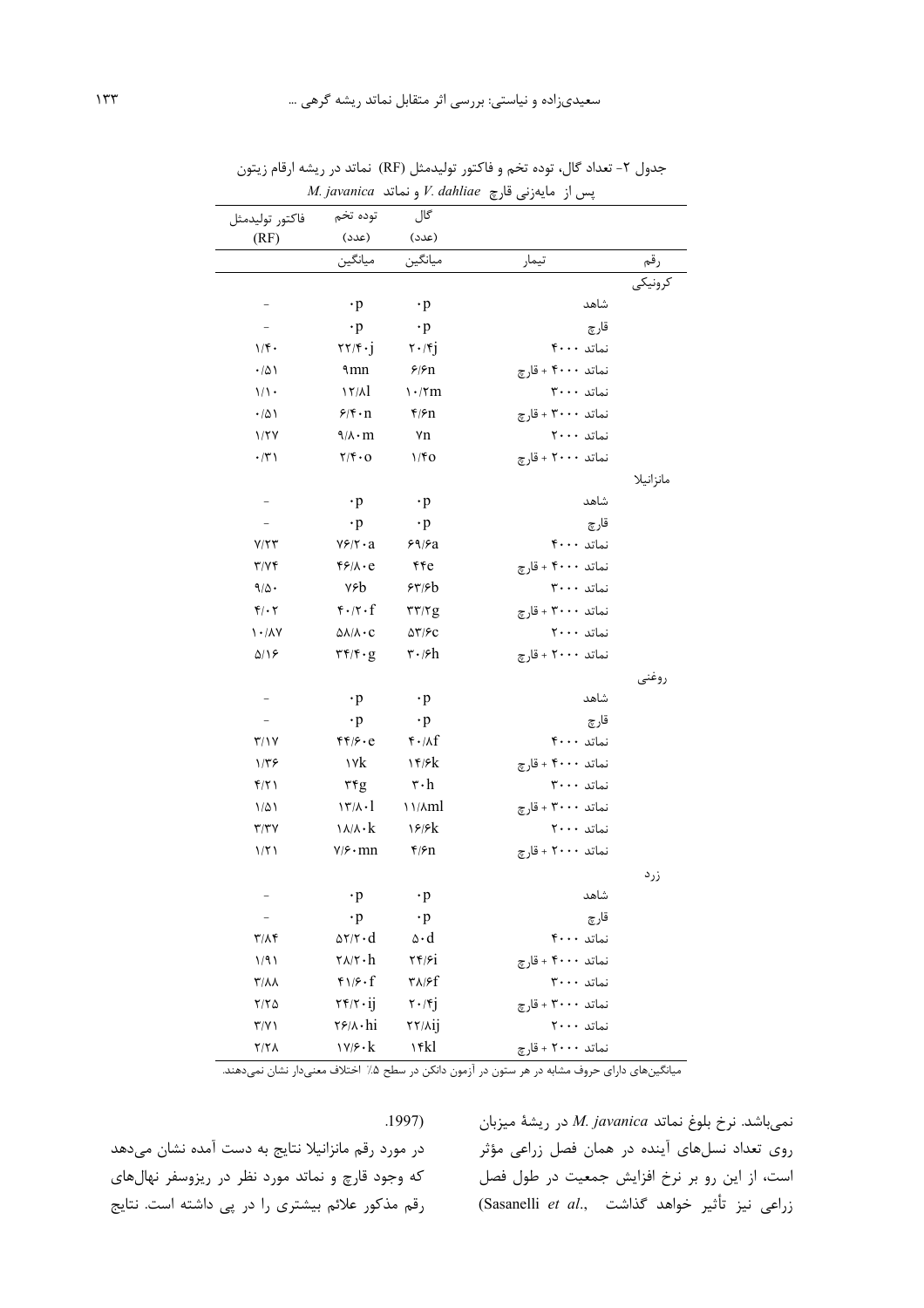نتیجەگیری کلی

از نتایج به دست آمده در این آزمایش چنین بر می آید که رقم کرونیکی در بین ارقام مورد مطالعه، در حضور بیمارگرهای مورد نظر علائم کمتری از بیماری را بروز داده است. از این نظر ارقام روغنی، زرد و مانزانیلا در رتبههای بعدی قرار گرفته اند.

حضور توأم نماتد ريشه گرهي و قارچ عامل ورتيسيليوز در ريزوسفر ميزبان موجب محدوديت فعالیت هر یک از این بیمارگرها شده است با این حال میزان نشانههای پژمردگی به صورت برگهای کلروتیک و نکروتیک در نهالهایی که قارچ و نماتد را بطور توأم دریافت کردهاند بیشتر بوده است.

برخی مطالعات در مورد این رقم با نتایج به دست آمده در این آزمایش مشابهت دارد Bellini, 2002; Walters) et al., 1999). نتايج به دست آمده در مورد ارقام بررسي شده نشان میدهد که میزان نشانههای ورتیسیلیوز و فعالیت نماتد ریشه گرهی به ترتیب در ارقام مانزانیلا، زرد، روغنی و کرونیکی از بیشترین تا کمترین میزان برخوردار بوده است. از نتایج به دست آمده چنین به نظر می رسد رقم کرونیکی که مقاوم به قارچ است به نماتد نیز از مقاومت نسبی برخوردار است. میزان فاکتور تولیدمثل در تیمارهای این رقم کمتر از سایر ارقام بوده و در حضور قارچ به حداقل رسیده است Hosseini) Nejad & Ramezani Malekrodi, 2005).

#### **REFERENCES**

- 1. Afshari Azad, H. & Khozeini, F. (2000). Isolated fungi from seedlings of olive in Iran. In: Proceedings of the 14<sup>th</sup> Iranian Plant Protection Congress, Esfehan University, Isfehan, Iran, Vol II, p.333.
- Afshari Azad, H. & Alizadeh, P. (2004). Isolation of Verticillium dahliae from olive trees in Kohkiloei  $2.$ & Boyerahmad, Iran. In: Proceedings of the  $16<sup>th</sup>$  Iranian Plant Protection Congress, Tabriz University, Tabriz, Iran, Vol II, p.348. (In Farsi).
- 3. Akhiani, A., Mojtahed, H. & Naderi, A. (1984). Species and physiological races of root-knot nematodes in Iran. Iranian Journal of Plant Pathology, 20, 1-4. (In Farsi).
- 4. Al-Ahmad, M. A. (1993). The solar chamber: an innovative technique for controlling Verticillium wilt of olive. Bulletin OEPP. (Organisation Europenne et Mediterraneenne pour la Protection de Plantes), 23, 531-532.
- 5. Barthels, N., Lee, F. M., Lap, J. K., Goddijn, O. J. M., Karimi, M., Puzio, P., Grundler, F. M. W. & Ohi, S. A. (1997). Regulatory sequences of Arabidopsis drive reporter gene expression in nematode feeding structures. Plant Cell, 9, 2119-2134.
- 6. Bellini, E. (2002). Miglioramento Genetico. In Arsia (Ed.), La Toscana Nella Storia Dell'olivo e Dell'olio. (pp. 229-260). Florence, Italy.
- 7. Bhat, R. G. & Subbarao, K. V. (1999). Host range specificity in Verticillium dahliae. Phytopathology, 89, 1218-1225.
- 8. Bowers, J. H., Nameth, S. T. & Rowe, R. C. (1996). Infection and colonization of potato roots by Verticillium dahliae as affected by Pratylenchus penetrans and P. crenatus. Phytopathology, 86, 614-621.
- 9. Caballero, J. M., Perez-Hernandez, J., Blanco-Lopez, M. A. & Jimenez-Diaz, R. M. (1980). Olive, a new host of Verticillum dahliae in Spain. In: Proceedings of the  $5<sup>th</sup>$  Congress of the Mediterranean Phytopathological Union, Patras, Greece, P.50.
- 10. De Grisse, A. (1969). Redescription ou modifications de quelques techniques utilisees dans letude des nematodes phytoparasitaires. Mededelingen Rijksfaculteit der Landbouwwetenschappen, 34, 351-369.
- 11. Devay J. E., Garber, L. L. & Butterfield, E. J. (1973). Characteristics and concentration of propagules of Verticillium dahliae in air-dried field soils in relation to the prevalence of Verticillium wilt in cotton. Phytopathology, 64, 22-29.
- 12. Dhingra, O. D. & Sinclair, J. B. (1986). Basic plant pathology methods. C. R. C. Press. Inc. 355 pp.
- 13. Eisenback, J. & Triantaphyllou, H. H. (1991). Root-knot nematodes: Meloidogyne species and races. In W. R. Nickle, (Ed). Manual of agriculture nematology. (pp. 191-274). Marcel Dekker. New York.
- 14. Erwin, D. C., Tsai, S. D. & Khan, R. A. (1976). Reduction of the severity of verticillium wilt of cotton by the growth retardant, tributyl (5-chloro-2-thienyl methyl) phosphonium chloride. *Phytopathology*, 66,  $106 - 110$ .
- 15. Fattah, F. & Webster, J. M. (1983). Ultrastructural changes caused by Fusarium oxysporum f.sp. *lycopersici* in *Meloidogyne javanica* induced giant cells in Fusarium: resistance and susceptible tomato cultivars. Journal of Nematology, 15, 128-135.
- 16. Gerik, J. S. & Huisman, O. C. (1988). Study of field-grown cotton roots infected with Verticillium